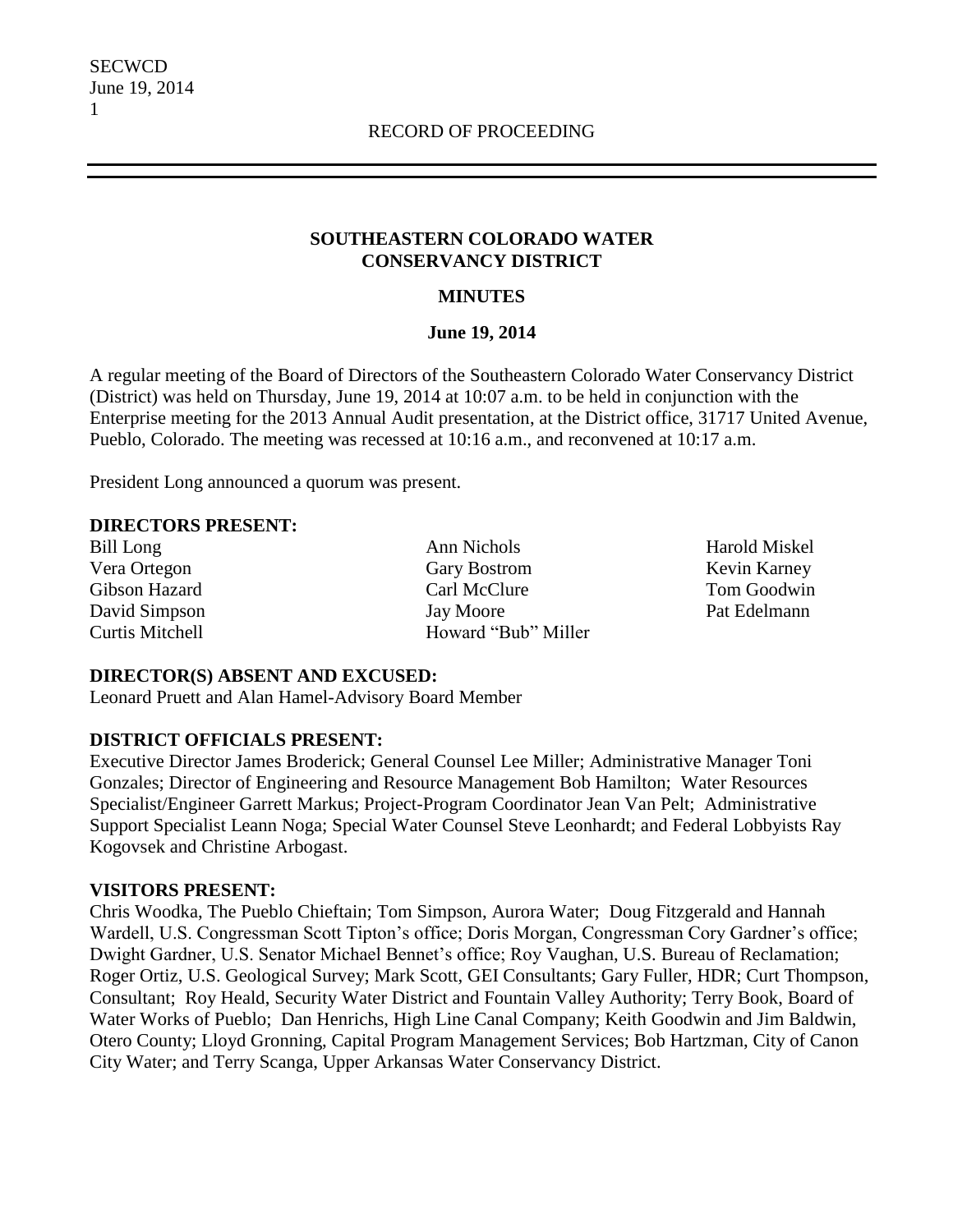### **INTRODUCTION OF VISITORS:**

President Long welcomed the visitors to the meeting, and asked them to introduce themselves and identify the organization they represented.

### **PRESENTATIONS:**

### 2013 ANNUAL AUDIT

Treasurer Nichols introduced Mitchell Downs, from Osborne, Parsons & Rosacker, LLP. He represented the firm that conducted the 2013 audit. Mr. Downs read the Independent Auditor's Report. President Long said the staff did a great job with assisting the auditors with the audit process.

# **ACTION ITEMS:**

### ACCEPTANCE OF 2013 ANNUAL AUDIT

Treasurer Nichols moved, seconded by Mr. Edelmann, the audit of the 2013 Financial Statements of the District be accepted as presented. Motion unanimously carried.

### APPROVAL OF 2013 FINANCIAL STATEMENTS

Treasurer Nichols moved, seconded by Dr. Moore, that the 2013 Financial Statements of the District be approved as audited. Motion unanimously carried.

### **APPROVAL OF MINUTES:**

President Long said the minutes of the May 15, 2014 Board meeting were posted to the Board website for review, and if there were any corrections or additions. Hearing none, Mr. Edelmann moved, seconded by Mr. Bostrom, to approve the minutes. Motion unanimously carried.

# **FINANCE COMMITTEE REPORT:**

Treasurer Ann Nichols reported the financial statements for May 2014 were posted to the Board website for review. Treasurer Nichols moved, seconded by Mr. Goodwin, for acceptance of the May 2014 financial statements and payment of the June 2014 bills. Motion unanimously carried.

# **CONSENT ITEMS:**

None

# **ACTION ITEMS CONTINUED:**

### APPROVAL OF THE UPDATED BYLAWS OF THE SECWCD

Lee Miller reported the District last revised its Bylaws in June 2007. The proposed revisions eliminate some outdated provisions, update the names of the standing committees and make minor corrections to the prior version.

Mr. Edelmann moved, seconded by Mr. Mitchell, to approve the updated Bylaws. Motion unanimously carried.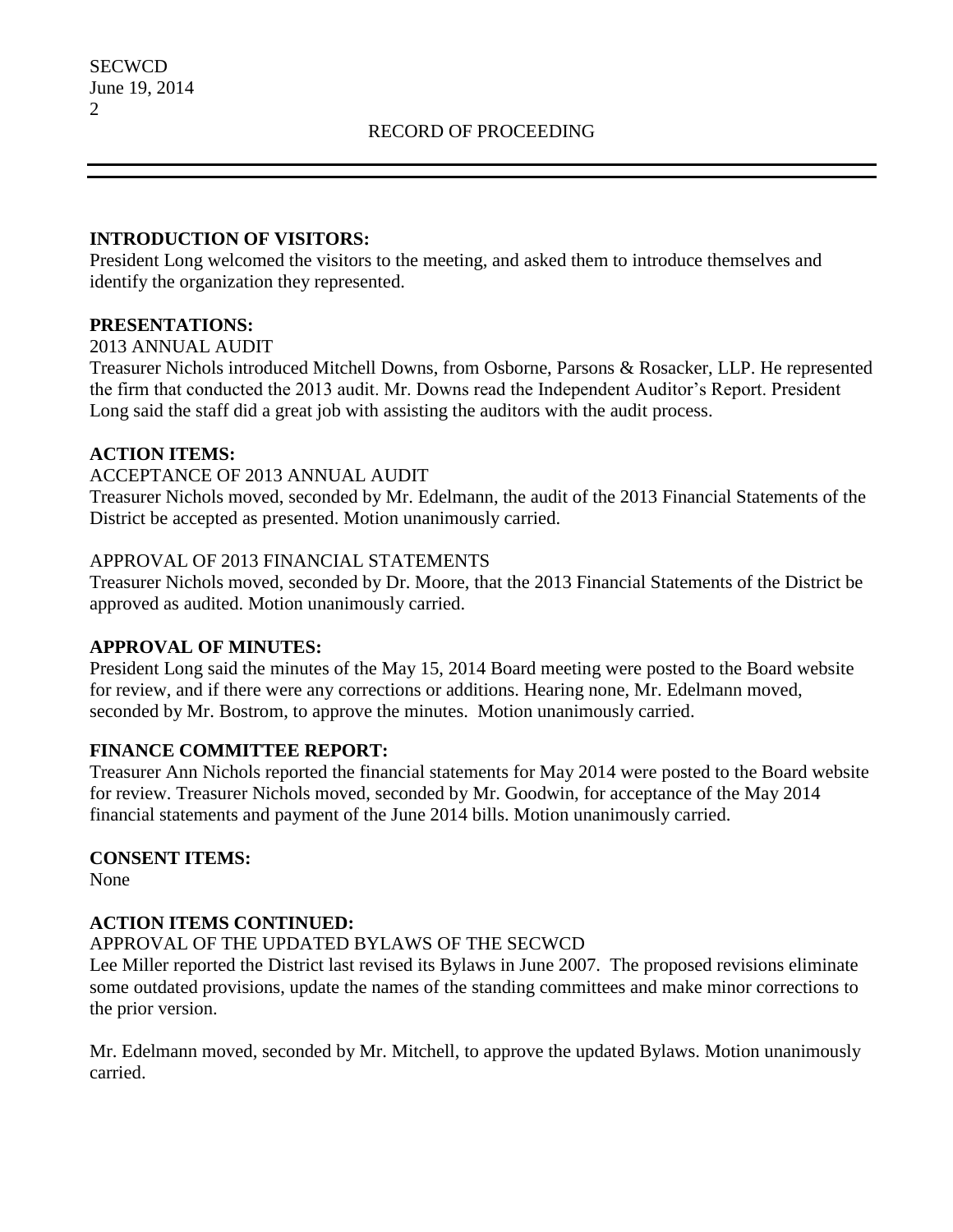### SOUTH ARKANSAS RIVER PROJECT WATER EXCHANGE (CASE NO. 97CW160) DILIGENCE APPLICATION

Mr. Leonhardt reported this is a diligence application to be filed for the conditional exchange rights decreed in Case No. 97CW160. In that case, the District sought exchange rights allowing it to deliver Project water to constituents with water systems or storage facilities located along the South Arkansas River or its tributaries. These constituents currently include the Upper Arkansas Water Conservancy District, the City of Salida, and the Town of Poncha Springs. The decree in Case No. 97CW160 also allows the District to make exchanges for any other constituents who need Project water delivered along the South Arkansas River. Under the conditional exchange rights decreed in Case No. 97CW160, the District can exchange Project water from the confluence of the Arkansas River and the South Arkansas River upstream for storage in Boss Lake and O'Haver Reservoir as well as to any other points upstream of the Poncha Springs Wells along the South Arkansas River or downstream of North Fork Reservoir along the North Fork River. The decree also includes absolute rights for exchange to North Fork Reservoir and the Poncha Springs Wells, which are not part of the diligence application. The total exchange rate for all exchanges decreed in Case No. 97CW160, both conditional and absolute, is 60 c.f.s. with a maximum total volume of 495 acre-feet per year. The constituents receiving allocated Project water through this exchange must use the water within District boundaries and subject to the District's allocation principles and policies.

The diligence application for the South Arkansas Exchange must be filed no later than July 31, 2014. The conditional exchange rights will be cancelled if no diligence application is filed by that date. The Board was provided the proposed Resolution No. 2014-01WR directing special water counsel to file this diligence application. It explains the need to seek a finding of reasonable diligence to maintain the District's conditional exchange rights decreed in Case No. 97CW160 and directs the District's special water counsel to file a diligence application. By adopting the proposed resolution, the Board will show the District's intent to seek a finding of reasonable diligence in this case and to continue development of the conditional exchange rights.

District staff's review to date has not shown sufficient evidence of operation of the conditional exchanges to support a claim to make conditional exchange rights absolute at this time. However, if sufficient evidence exists by the time the application is filed, District staff may elect to include an absolute exchange claim in the diligence application.

Mr. Hazard moved, seconded by Dr. Moore, the Board to adopt Resolution No. 2014-01WR. Motion unanimously carried.

### LOWER ARKANSAS WATER CONSERVANCY DISTRICT/LARKSPUR DITCH CHANGE (CASE NO. 11CW77) APPROVAL OF STIPULATION

Mr. Leonhardt reported in the Lower Arkansas Water Conservancy District/Larkspur Ditch Change application (Case No. 11CW77), the Applicants filed their application on November 30, 2011, seeking a change of use of Larkspur Ditch transmountain water rights in Water Division 2, the receiving basin. The water rights are for diversion from the Gunnison River basin, near Monarch Pass and Marshall Pass,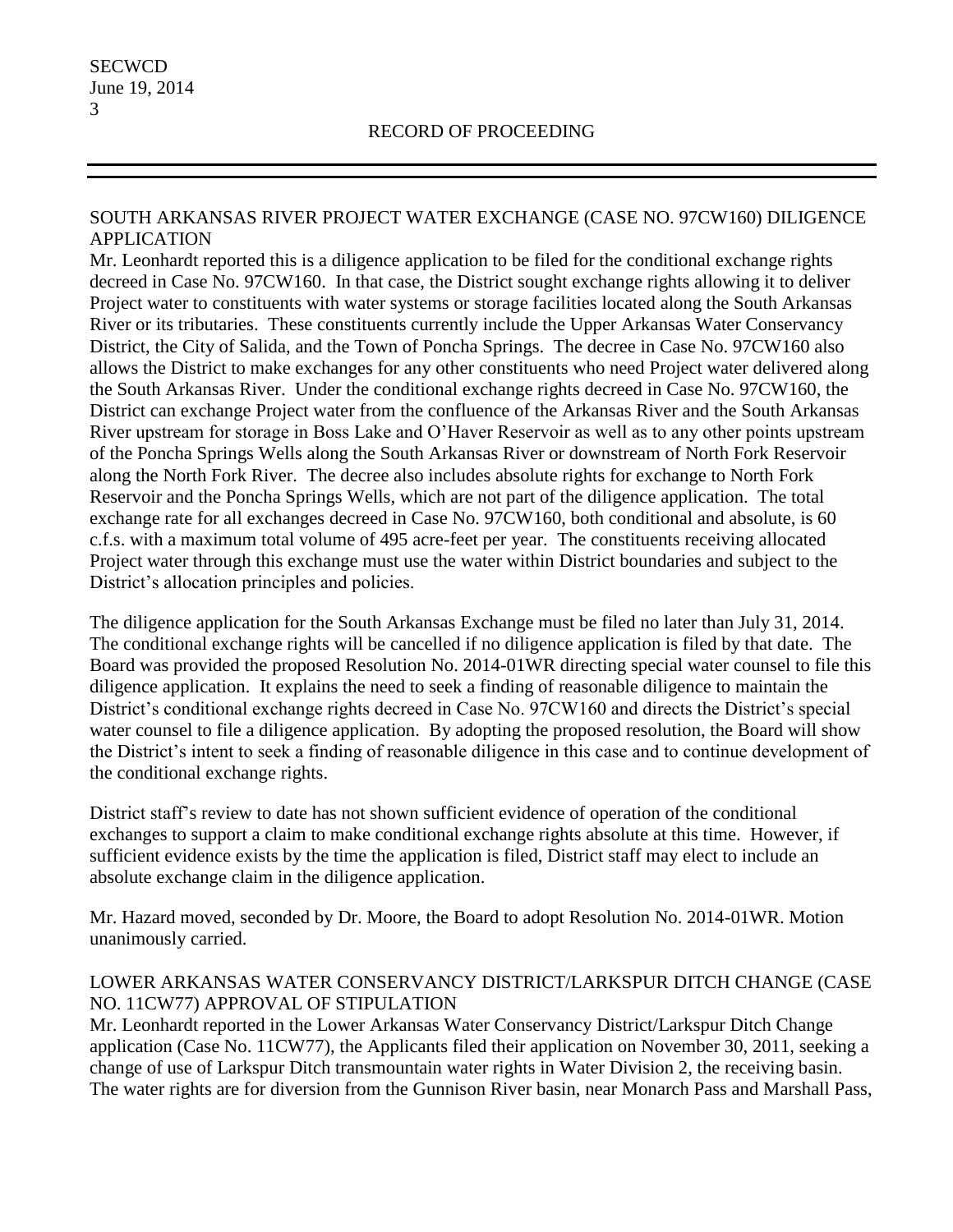and were decreed for irrigation use in the Arkansas River valley. Applicants seek to add municipal and other beneficial uses for use within the Lower Arkansas Valley Water Conservancy District boundaries and in other areas, some of which are located outside of the Southeastern District boundaries, including the City of Aurora. They claim the right to store this imported water in various facilities, including Pueblo Reservoir.

The District's primary concerns in this case have been: (1) ensuring the decree contains appropriate terms and conditions for storage in Pueblo Reservoir for use both inside and outside Southeastern District boundaries; (2) ensuring that the decree does not raise issues concerning use of the Fountain Valley Pipeline, injury to the Winter Water Storage Program, injury to the District's water rights, including its exchanges, and dry-up and revegetation of lands from which irrigation water is removed; and (3) monitoring the case, both pre- and post-stipulation, for significant legal precedent regarding changes of transmountain water rights. The proposed decree dated May 23, 2014 contains terms and conditions special water counsel requested for storage in Pueblo Reservoir for use both inside and outside Southeastern District boundaries. The proposed Decree does not raise any other issues of concern to the District. Special water counsel has asked the Applicants' counsel to provide a proposed stipulation, and will ensure that the stipulation entered into will allow the District to continue to receive pleadings in the case, so as to assure that any revised proposed Decree is no less protective of the District.

Mr. Leonhardt recommended that the Board authorize special water counsel to enter into a stipulation with Lower Arkansas Valley Water Conservancy District and Larkspur, Inc. (the "Applicants") consenting to entry of a decree that is no less restrictive upon the Applicants and no less protective of the District's water rights than the proposed decree dated May 23, 2014. Mr. Howard "Bub" Miller moved, seconded by Mr. Mitchell, to approve Mr. Leonhardt's recommendation. Motion unanimously carried.

APPROVAL OF FUNDS FOR GREAT DIVIDE FILM OF WATER IN COLORADO

Mr. Broderick reported the purpose of the Great Divide project is to produce the comprehensive and authoritative film on the story of water in Colorado. The film is intended to raise public understanding and appreciation of Colorado's water heritage while inspiring personal responsibility and informed discussion concerning the vital challenge confronting the state and region with increasing urgency, forging collaborative solutions for managing this most precious resource for a prosperous and sustainable future.

The Colorado Water Plan will generate a high level of public discussion. To coincide with the release of the Colorado Water Plan, the film release in spring 2015 will greatly elevate public understanding of the Plan.

Mr. Broderick recommended the Board contribute \$2,500 towards the sponsorship of the Great Divide film project. Mr. Edelmann moved, seconded by Mr. Goodwin, to approve the \$2,500 towards the sponsorship of the film project. Motion unanimously carried.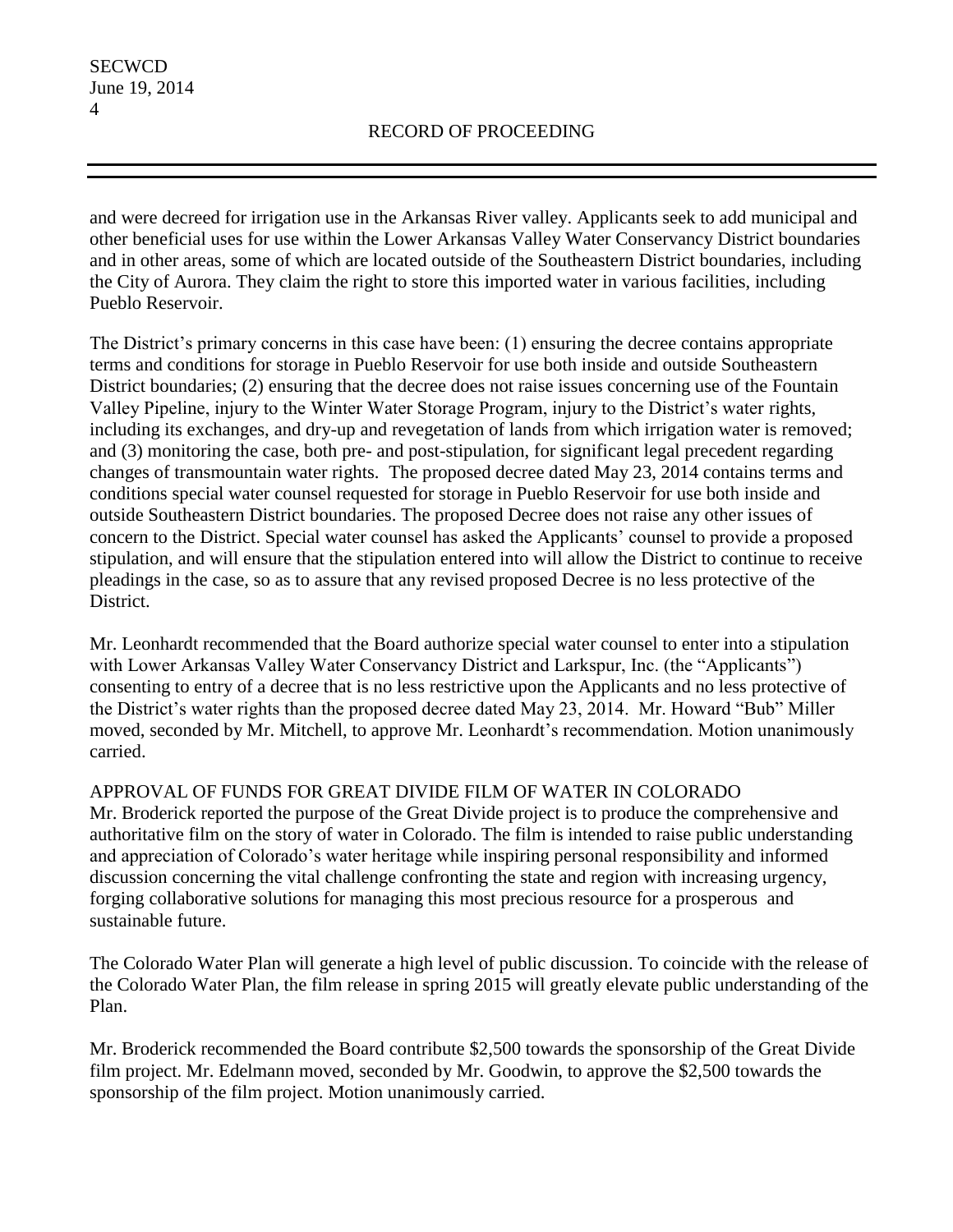### **MONTHLY/QUARTERLY REPORTS:**

### U.S. BUREAU OF RECLAMATION REPORT

Roy Vaughan provided a PowerPoint presentation reviewing the following:

- As of June 16, 2014 there were 187,816 acre-feet stored in Pueblo Reservoir; 126,034 acre-feet of Project water; 45,739 acre-feet of Excess Capacity water; 15,475 acre-feet of Winter water.
- There is currently 130,915 acre-feet of Project space in Pueblo Reservoir and 33,156 acre-feet of space in Turquoise and Twin Lakes Reservoirs.
- Project Reservoirs: Turquoise 86%; Twin Lakes 97%; Pueblo 105%
- Boustead Imports 49,672 acre-feet as of June 18, 2014
- Time Series Snowpack Summary for Upper Colorado River Basin and Arkansas River Basin
- Diurnal Activity

DIVISION ENGINEER'S REPORT No representative present

U.S. GEOLOGICAL SURVEY REPORT No report

### STATE LEGISLATION UPDATE

Lee Miller reported on June 5, 2014 Governor John Hickenlooper vetoed Senate Bill 14-023, Senator Gail Schwartz's agriculture water efficiency bill, reportedly because of "unresolved concerns about its potential impact to water rights." The Board was provided a copy of Governor Hickenlooper's letter. In his veto letter, the Governor further expressed concerns that this legislation may have the unintended consequence of polarizing stakeholders in water plan effort. The veto letter further stated, "We ought to do all that we can to encourage conservation of water resources and keep more water in our streams and rivers for water quality purposes, but this has to be done in ways that respect our long tradition of prior appropriation and prevent injury to downstream users." Finally, the veto letter expressed support for "a targeted pilot program" to help "preserve broad stakeholder consensus across basins on how to carefully introduce changes to our water law."

The District spent nearly a hundred hours over the course of the last two years working with Senator Schwartz and her supporters to address the District's concerns with this legislative concept. The Governor's veto letter recognized the thousands of hours that went into crafting the legislation, and because of this effort, he described the decision to veto the decision as a "close call." While the District did not support the bill, in the form it passed the General Assembly the bill included procedural protections that provided the District a reasonable opportunity to protect its water rights. The Governor's statement that the "veto is not intended to stop this legislation from ever becoming law," but instead to be the basis for legislation next year "that has broader support by water users in our state" suggests that the District will spend many more hours on this issue over the next year.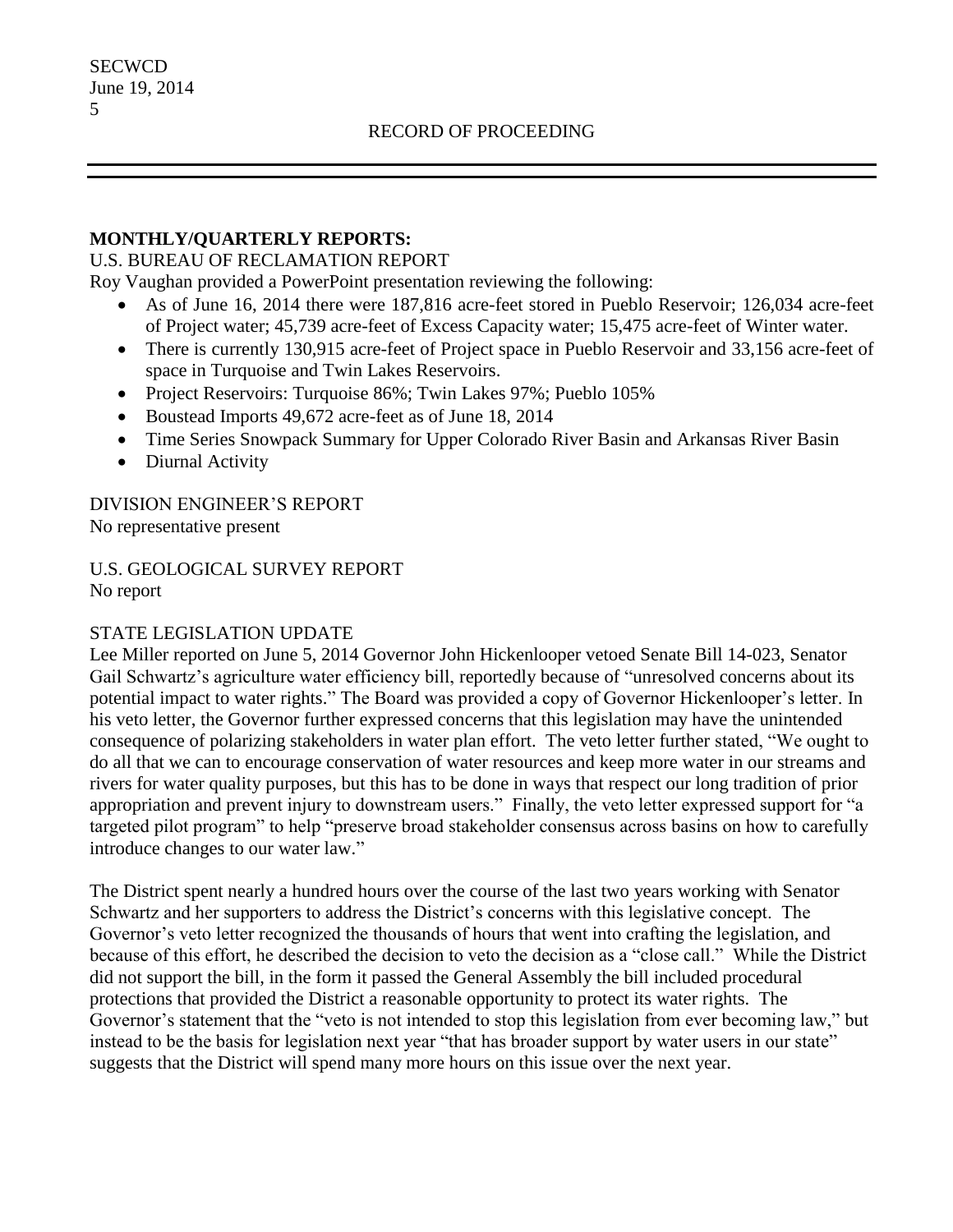Attention now turns to the Water Resources Review Committee. Members of the Committee are:

| <b>Representatives</b>      | <b>Senators</b>                      |
|-----------------------------|--------------------------------------|
| <b>Randy Fischer, Chair</b> | <b>Gail Schwartz, Vice-</b><br>chair |
| <b>Don Coram</b>            | <b>Senator Greg Brophy</b>           |
| <b>Diane Mitsch Bush</b>    | <b>Senator Mary Hodge</b>            |
| <b>Jerry Sonnenberg</b>     | <b>Senator Matt Jones</b>            |
| Ed Vigil                    | <b>Senator Ellen Roberts</b>         |

The Committee has an unusually active schedule for this summer and fall with Committee meetings, hearings on the Colorado Water Plan and field trips scheduled. Committee meetings are scheduled for August 6-7, 2014 at the State Capitol, August 20, 2014 at the Colorado Water Congress Summer Meeting in Snowmass, September 4-5, 2014 at the State Capitol and a final meeting September 30, 2014 to wrap up work at the State Capitol.

The Schedule for hearings on the Water Plan and Committee field trips are as follows:

| <b>Senate Bill 14-115 Hearings Concerning Colorado</b><br><b>Water Plan</b> |                                                                                           |                                   |
|-----------------------------------------------------------------------------|-------------------------------------------------------------------------------------------|-----------------------------------|
| Date                                                                        | <b>Location</b>                                                                           | <b>Time</b>                       |
| <b>Gunnison River Basin</b><br>hearing Wednesday, June<br>18, 2014          | <b>Western State</b><br>College<br>Gunnison, CO                                           | 10:00<br>a.m. to<br>12:00<br>p.m. |
| Colorado River Basin<br>hearing<br>Thursday, August 21, 2014                | Glenwood<br>Springs, CO<br>Location to be<br>determined                                   | 5:00<br>p.m. to<br>7:00<br>p.m.   |
| Denver Metropolitan Area<br>hearing<br>Wednesday, October 1,<br>2014        | Denver, CO<br>Metropolitan<br>State<br>University of<br>Denver<br><b>Decision Theater</b> | 10:00<br>a.m. to<br>11:00<br>a.m. |
| Dolores-San Miguel-San<br>Juan River Basin<br>date to be determined         | Durango, CO<br>Location to be<br>determined                                               | 5:00<br>p.m. to<br>7:00<br>p.m.   |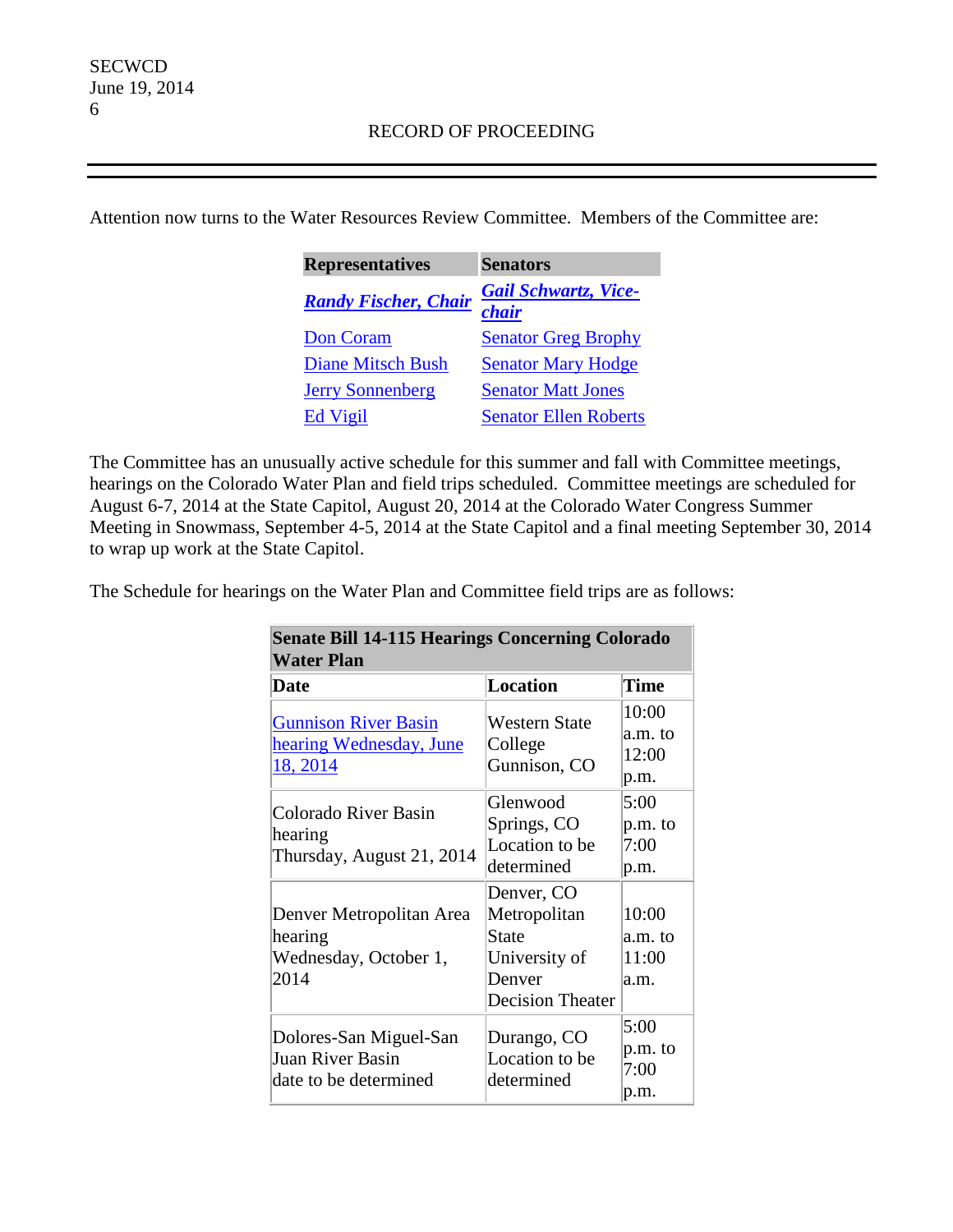# RECORD OF PROCEEDING

| Rio Grande Basin hearing<br>date to be determined            | Alamosa, CO<br>Location to be<br>determined              | 10:00<br>a.m. to<br>12:00<br>p.m. |
|--------------------------------------------------------------|----------------------------------------------------------|-----------------------------------|
| Arkansas River Basin<br>hearing<br>date to be determined     | Pueblo, CO<br>Location to be<br>determined               | 5:00<br>p.m. to<br>7:00<br>p.m.   |
| Yampa-White River Basin<br>hearing<br>date to be determined  | Steamboat<br>Springs, CO<br>Location to be<br>determined | 5:00<br>p.m. to<br>7:00<br>p.m.   |
| North Platte River Basin<br>hearing<br>date to be determined | Walden, CO<br>Location to be<br>determined               | 10:00<br>a.m. to<br>12:00<br>p.m. |
| South Platte River Basin<br>hearing<br>date to be determined | Fort Collins, CO<br>Location to be<br>determined         | 5:00<br>p.m. to<br>7:00<br>p.m.   |

| <b>2014 Committee Field Trips</b>                                            |                                                                     |  |
|------------------------------------------------------------------------------|---------------------------------------------------------------------|--|
| Date                                                                         | <b>Location</b>                                                     |  |
| Thursday, June 12 and<br>Friday, June 13, 2014                               | Colorado Foundation for<br>Water Education<br>Yampa Basin Tour      |  |
| Wednesday, June 18 -<br>Friday June 20, 2014                                 | Colorado Water<br>Workshop<br>Western State College,<br>Gunnison CO |  |
| Colorado Water Congress<br>Wednesday, August 20 -<br>Friday, August 22, 2014 | <b>Westin Snowmass Resort</b><br>Snowmass, CO                       |  |

# STATUS REPORT ON PROPOSED INCLUSIONS INTO THE SECWCD

Mr. Hamilton reported Reclamation's Eastern Colorado Area Office has begun issuing quarterly Status Reports on proposed inclusion into the District. The Board was provided the first report provided by Reclamation. In the report, there is the Scanio Inclusion by Petition which was approved by the Board,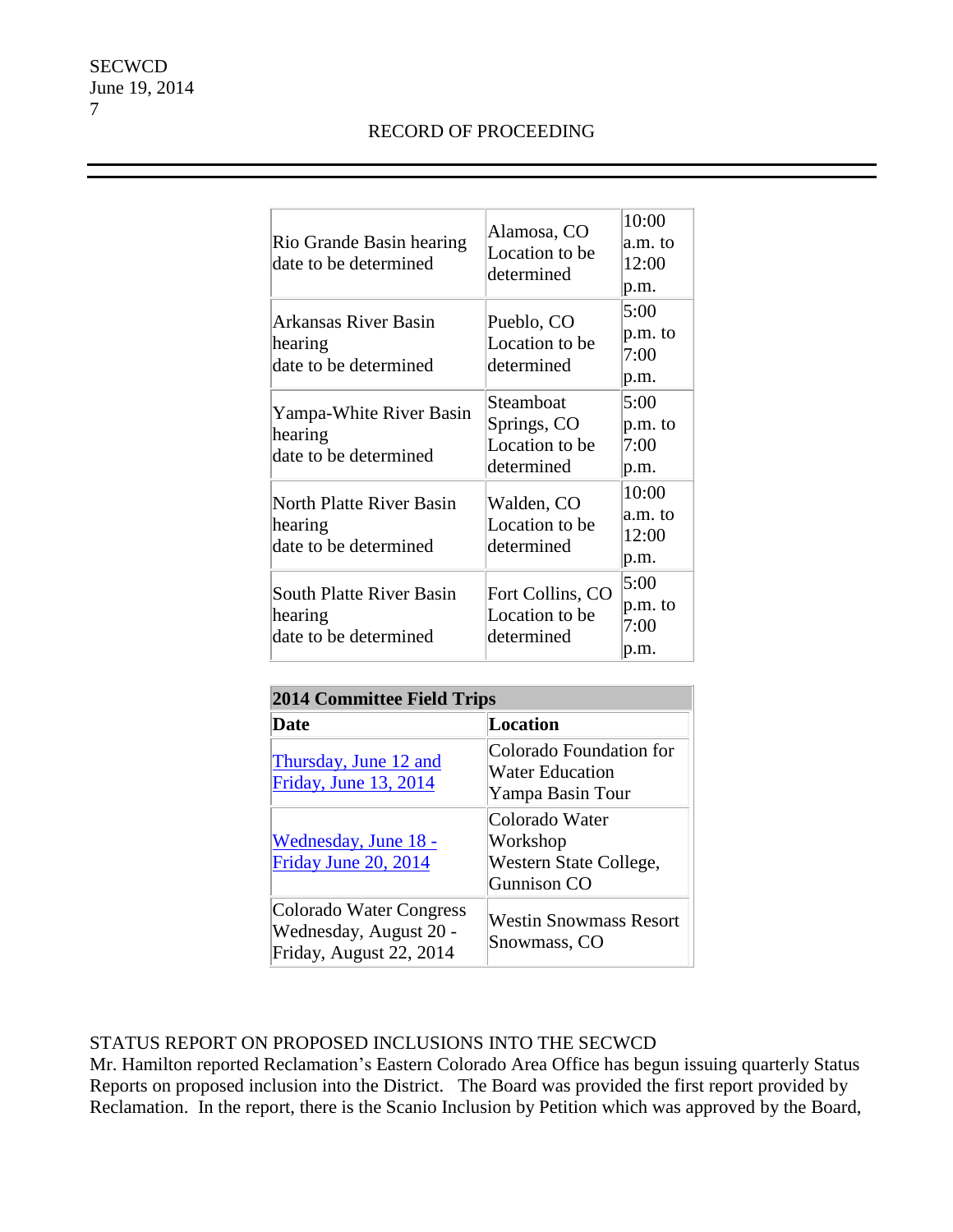subject to Reclamation assent. The rest of the inclusions are by annexation, all but one are in Colorado Springs, the other is in Lamar. Four of these are in progress, one is awaiting submittal of a NEPA questionnaire by the owner, and the remaining six are awaiting Annexation letters from the District. The reason the District sent the "Annexation letters" is we have not received a "Notice of Public Hearing", or "Notice of Proposed Annexation" from either Lamar or Colorado Springs. Staff will include future Status Reports in the Board packet as we receive them.

### ARKANSAS BASIN ROUNDTABLE

Kevin Karney thanked Mr. Broderick for his project updates on what is happening within the District, during the Colorado Water Conservation Board (CWCB) tour held May 20-22, 2014 in Pueblo.

Mr. Karney said Rob White provided a report on the Department of Natural Resources Project reviewing the following:

- Upper Arkansas Headwaters Recreation Area which is 152 miles in length
- Helena Diversion Structure is adjacent to the Buena Vista Correctional Facility
	- o Used Grant monies to improve boat chute and fish ladder
	- o \$430,000 project
	- o \$29,000 Basin funds

Mr. Karney reported Gary Barber, from West Water Research, encouraged others to review the Basin Implementation Plan. The Plan is posted on the internet at [www.Arkansasbasin.com.](http://www.arkansasbasin.com/) Each basin will give a verbal presentation on its draft Basin Implementation Plan in July at the CWCB Board meeting and then submit their draft Basin Implementation Plan in written form by the end of July. The next CWCB meeting is scheduled for July 16-17, 2014 at Rangely Community College.

# **INFORMATIONAL ITEMS:**

The Board was provided written material on the following topics, which were posted to the Board website:

- Water Court Résumé
- NRCS Colorado Water Supply Outlook Report June 1, 2014
- NWRA Western Seminar, July 28-30, 2014 Flagstaff, AZ
- Colorado Water Congress Summer Conference, August 20-22, 2014 Snowmass

President Long announced there will not be an August 21, 2014 Board meeting. A Fry-Ark Project tour is scheduled for September 3-4, 2014.